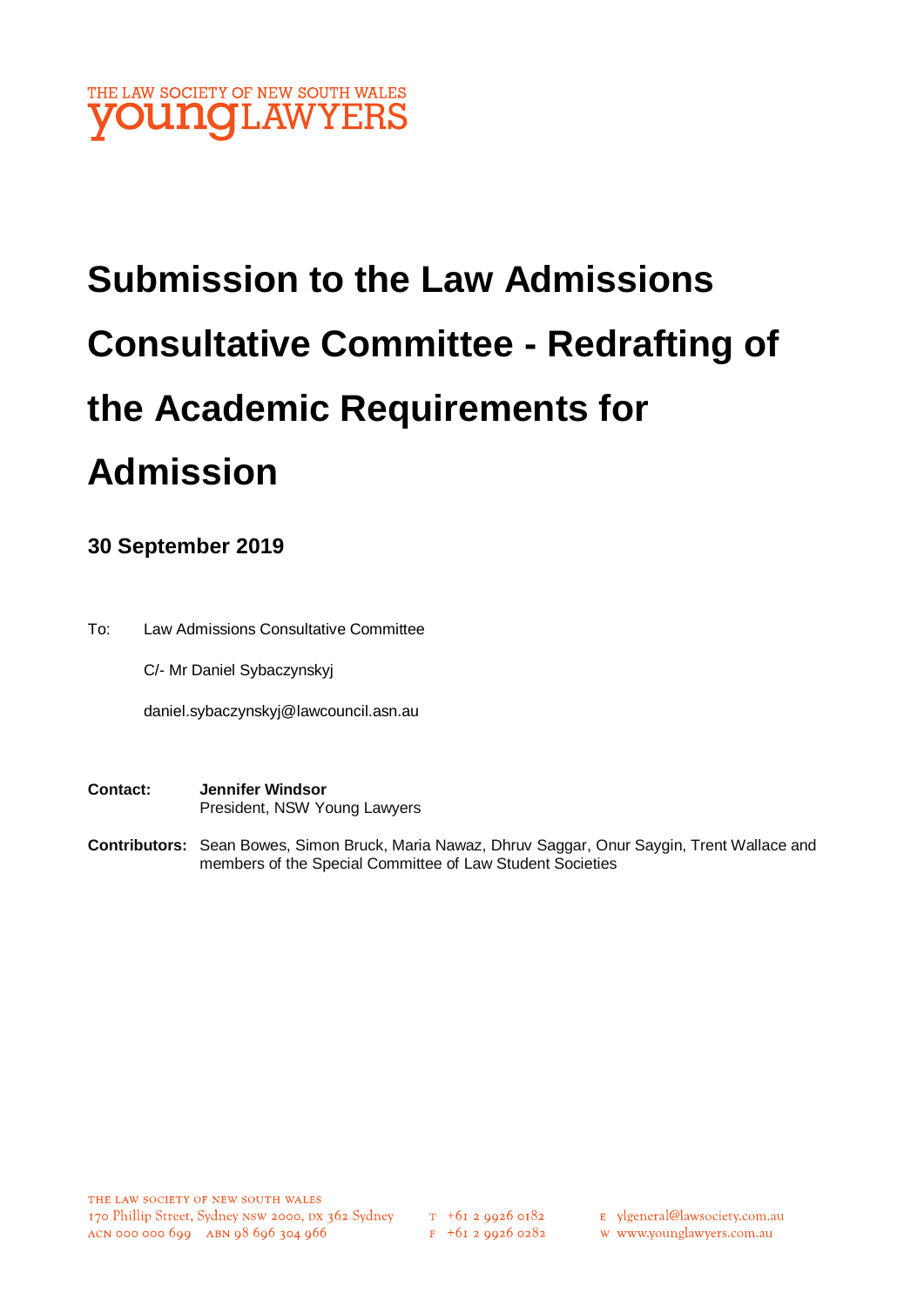### THE LAW SOCIETY OF NEW SOUTH WALES **OUNGLAWYEI**

# **NSW Young Lawyers**

NSW Young Lawyers is a division of The Law Society of New South Wales. NSW Young Lawyers supports practitioners in their professional and career development in numerous ways, including by encouraging active participation in its 15 separate committees, each dedicated to particular areas of practice. Membership is automatic for all NSW lawyers (solicitors and barristers) under 36 years and/or in their first five years of practice, as well as law students. NSW Young Lawyers currently has over 15,000 members.

This submission is the result of the efforts of a number of members across various committees within NSW Young Lawyers and, in particular, members of the Special Committee of Law Student Societies, the Human Rights Committee, the Public Law & Government Committee and the Civil Litigation Committee.

NSW Young Lawyers welcomes the opportunity to make a submission to the Law Admissions Consultative Committee (**LACC**) on the Redrafting of the Academic Requirements for Admission (**the LACC paper**) and the (proposed) Prescribed Areas of Knowledge set out in Appendix A to that paper.

# **Summary of Recommendations**

In summary, NSW Young Lawyers recommends that:

- 1. The (proposed) Prescribed Areas of Knowledge be expanded to enhance graduates' Indigenous Cultural Competence by:
	- a. requiring relevant principles of Indigenous Cultural Competence as an element of, at minimum:
		- i. Criminal Law and Procedure, including the relationship between Aboriginal and Torres Strait Islander Peoples and the criminal justice system;
		- ii. Evidence, including the issues arising in practice and procedure for Aboriginal and Torres Strait Islander Peoples; and
	- b. Inclusion of Indigenous Cultural Competence as a Teaching and Learning Outcome (**TLO**);
- 2. The (proposed) Prescribed Areas of Knowledge relating to Ethics and Professional Responsibility be expanded to expressly require an understanding of:
	- a. a practitioner's conduct obligations in respect of discrimination, sexual harassment and workplace bullying;
	- b. mental health, stress and wellbeing, and a capacity to respond appropriately to such issues within the context of legal practice (and/or possibly included as a TLO under TLO 5: Communication and Collaboration);
	- c. capacity, cognitive impairment and disability, including in respect of issues arising for Aboriginal and Torres Strait Islander Peoples (that is, furthering the TLOs and Prescribed Areas of Knowledge relating to Indigenous Cultural Competence);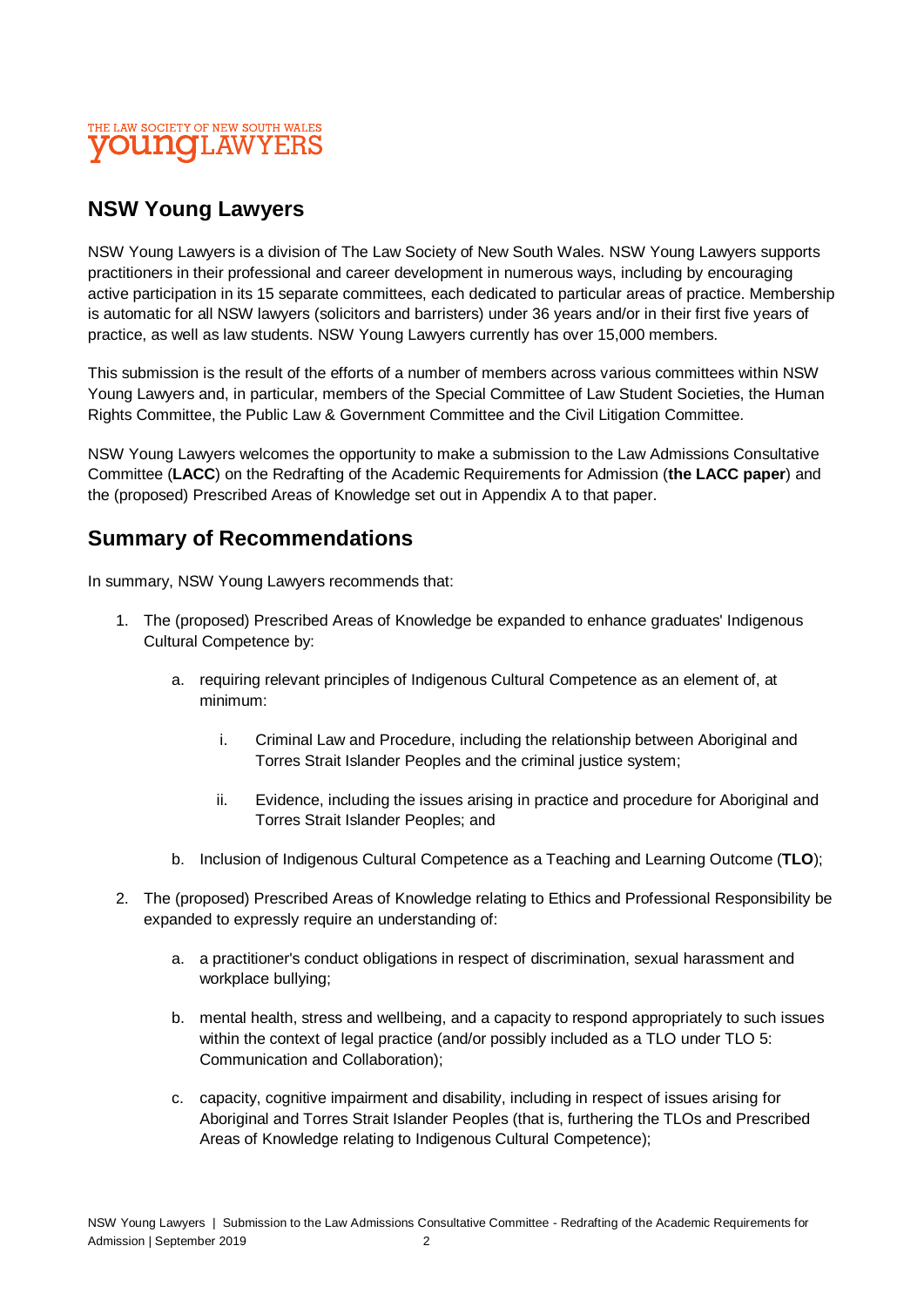## THE LAW SOCIETY OF NEW SOUTH WALES **OUNGLAWYERS**

- 3. The (proposed) Prescribed Areas of Knowledge relating to Administrative Law be expanded to enhance graduates' understanding of human rights law to cover "human rights and its relationship with administrative law", rather than "the impact of human rights legislation on administrative law, where such legislation exists";
- 4. The (proposed) Academic Requirements and the TLOs be expanded to enhance graduates' ability to effectively identify and navigate the interface between the law and relevant non-legal technical expertise;
- 5. TLO 3: "Thinking Skills" be expanded so as to require a demonstrated ability to critically evaluate law and its impact on individuals and communities, and be able to synthesise theory with practice by drafting legal documentation to develop solutions for different practical scenarios;
- 6. The LACC give consideration to the evolving nature of tertiary education and its impact on whether the (proposed) Academic Requirements (including the TLOs) are able to be effectively delivered given condensed teaching periods and varying modes of delivery;
- 7. Any changes be implemented with appropriate transitional arrangements to as not to disadvantage any students who have commenced studies under the existing requirements; and
- 8. There be ongoing consultation with stakeholders, including students and recent graduates, as well as regular monitoring of any redrafted versions of the Academic Requirements for Admission.

# **Submission**

We acknowledge that the purpose of the LACC's review of the academic requirements for admission is the (proposed) Prescribed Areas of Knowledge set out in Annexure A of the LACC paper, rather than the TLOs adopted by the Council of Australian Law Deans. As the LACC paper notes, the purpose of the review is to consider whether the "Priestley 11" could be revised "to become more compatible with the wording of both the TLOs and the now-mature TEQSA regulatory regime."

However, given the interplay between the academic requirements and the TLOs, this submission makes a number of observations and recommendations regarding both the Prescribed Areas of Knowledge and the TLOs, and the implementation of same.

#### *1. Indigenous Cultural Competence*

The over-representation of Indigenous people within the criminal justice system, family, and care and protection matters as well as substantial historical realities can cause fear and distrust of the Australian legal system amongst Indigenous people. Lawyers should have the cultural competence to work with Indigenous clients including the differentiated skills necessary to take instructions, understanding language barriers, social behaviours, family relationships and the traumas associated with being an Indigenous person within Australia. In addition, it is useful to learn that Indigenous people are diverse and not one homogenous group,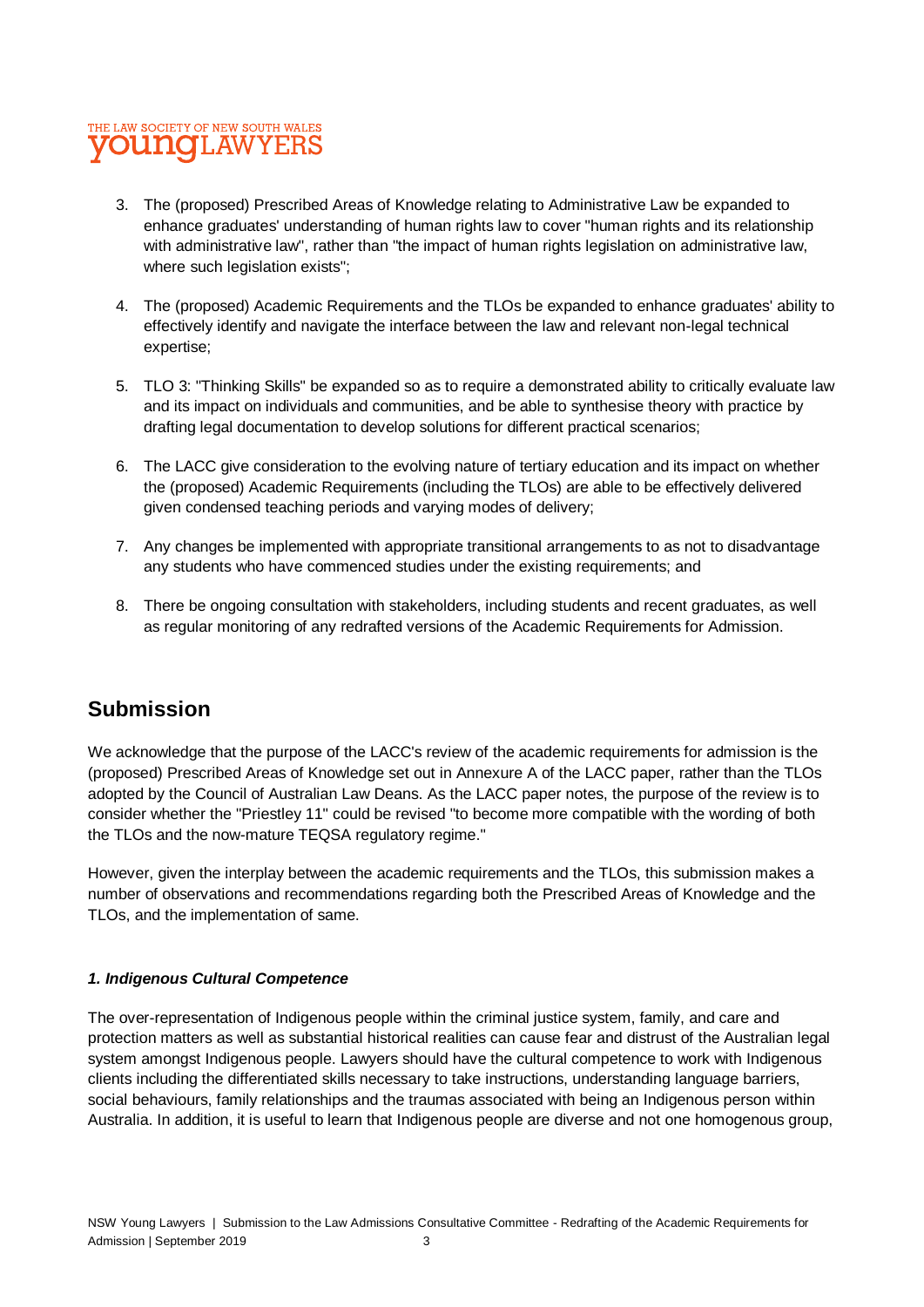# THE LAW SOCIETY OF NEW SOUTH WALES **OUNOLAWYERS**

 $\overline{a}$ 

but do share commonalities. Indigenous cultural competence is important for lawyers interacting with Indigenous people in various roles in all sectors of the profession, not just in the criminal justice system.

For instance, one area in which Indigenous cultural competence may be important is in the statistics relating to cognitive impairment and mental health issues, which Indigenous people suffer from at higher rates than non-Indigenous people. A survey carried out on these issues identified that 41.2% of Indigenous young people were in the borderline intellectual disability range and 59.8% of Indigenous young people in custody had severe difficulties in core language skills and 85% had severe difficulties in reading comprehension.<sup>1</sup> In court matters involving unrepresented litigants, lawyers often have limited time with clients to assess their capacity. The layered complexities could be remedied with appropriate cultural competency training that would delve into cognitive impairment and disability. This issue is relevant to the TLO on Ethics and Professional Responsibility.

Law students in Australia should be aware of the historical context of Indigenous disadvantage, and the how this manifests in Indigenous people's interactions with lawyers, the justice system and government. An informed understanding of Indigenous issues arising across various areas of law is integral in order to provide law students with the knowledge and skills to advise and represent Indigenous clients and organisations in their legal careers. In particular, given the structural issues affecting Indigenous communities in key areas such as Constitutional Law, Native Title, Criminal Law and Evidence, it is vital that these subjects include prescribed areas of knowledge covering these Indigenous issues.

Accordingly, we support the (proposed) Prescribed Areas of Knowledge to the extent that:

- 1. Under Constitutional Law, the proposal requires an understanding of "the broad theoretical basis, and the social and historical context, of Australian constitutional law, including the relationship between Aboriginal and Torres Strait Islander Peoples and the Australian constitutions;"
- 2. Under Property Law, the proposal requires an understanding of "the principles of indigenous Australian law that form the basis of Aboriginal and Torres Strait Islander claims to land."

We recommend that the (proposed) Academic Requirements be expanded to enhance graduates' Indigenous Cultural Competence in the following ways:

- 1. Expand the (proposed) Prescribed Areas of Knowledge in Attachment A by requiring relevant principles of Indigenous Cultural Competence as an element of, at minimum:
	- a. Criminal Law and Procedure, including the relationship between Aboriginal and Torres Strait Islander Peoples and the criminal justice system;
	- b. Evidence, including the issues arising in practice and procedure for Aboriginal and Torres Strait Islander Peoples; and
- 2. Inclusion of Indigenous Cultural Competence as a Teaching and Learning Outcome (TLO).

<sup>1</sup> https://www.indigenousjustice.gov.au/wp-content/uploads/mp/files/publications/files/research-brief-24-final-31-8-17.pdf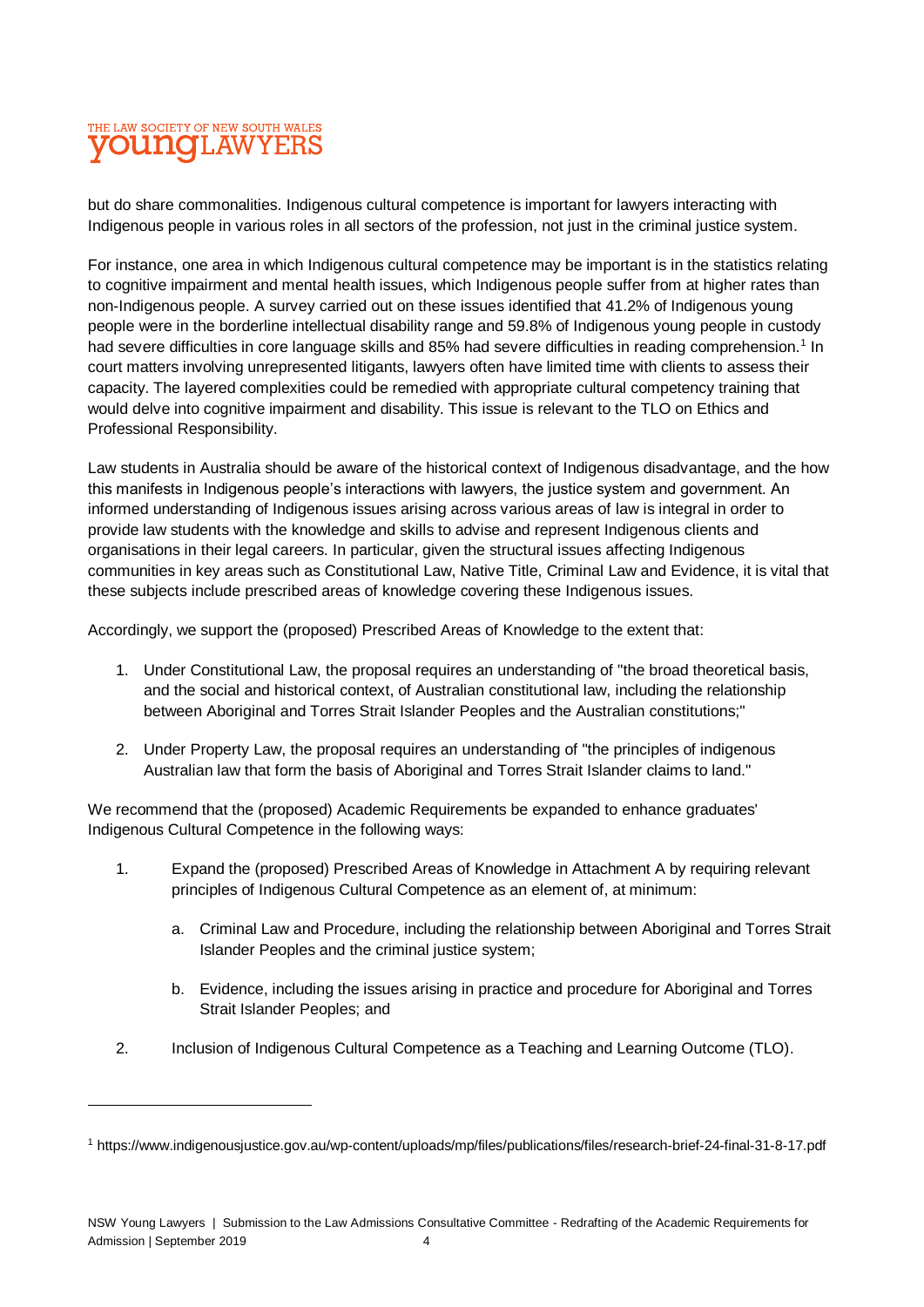## THE LAW SOCIETY OF NEW SOUTH WALES **OUINOI AW**

#### *2. Ethics and Professional Responsibility*

Rule 42 of the Australian Solicitors' Conduct Rules prohibits discrimination, sexual harassment and workplace bullying. Despite this professional conduct requirement, sexual harassment and workplace bullying occurs in legal workplaces. In 2019 the International Bar Association published its report titled *'Us Too? Bullying and Sexual Harassment in the Legal Profession*'. This report revealed that a significant number of respondents working in Australian legal workplaces reported experiencing sexual harassment or bullying in the workplace.<sup>2</sup>

Additionally, it is well known that the legal profession has significant issues with mental health, stress and wellbeing. As noted in the *'Being Well in the Law'* Guide published by the Law Society of NSW, NSW Young Lawyers and the Australian National University, "solicitors and barristers exhibit higher levels psychological distress and disproportionately higher experiences of depression than members of the general population."<sup>3</sup>

Doctors have taken steps to recognise the importance of mental health as an ethical issue within the context of the medical profession. The Australian Medical Association Code of Ethics, for example, requires doctors to "Recognise colleagues who are unwell or under stress. Know how and when to respond if you are concerned about a colleague's health and take action to minimise the risk to patients and the doctor's health" ([3.2.2]).

It is certainly important for students/practitioners to self-manage their own wellbeing, and this would fall within the scope of the present TLO 6. However, the prevalence of mental health problems within the legal profession suggests that the problem is not principally one of individuals engaging in unusually poor selfmanagement, but rather, a structural problem that requires a structural response.

The TLOs should include a statement to the effect of the following: "graduates of the Bachelor of Laws will demonstrate an awareness of mental health, stress and wellbeing, and a capacity to respond appropriately to such issues within the context of legal practice". This could be included under "TLO 2: Ethics and professional responsibility" or under "TLO 5: Communication and collaboration", however, should not be included under "TLO 6: Self-management".

These issues are not only harmful to individual students and practitioners, but also create legal and reputational risks for clients, legal workplaces and the legal profession.

Accordingly, we recommend that the (proposed) Prescribed Areas of Knowledge relating to Ethics and Professional Responsibility be expanded to expressly require an understanding of:

- 1. a practitioner's conduct obligations in respect of discrimination, sexual harassment and workplace bullying;
- 2. mental health, stress and wellbeing, and a capacity to respond appropriately to such issues within the context of legal practice (and/or possibly included as a TLO under TLO 5: Communication and Collaboration);

 $\overline{a}$ 

<sup>2</sup> https://www.ibanet.org/bullying-and-sexual-harassment.aspx

<sup>3</sup> Citing Sharon Medlow, Norm Kelk and Ian Hickie, 'Depression and the Law: Experiences of Australian Barristers and Solicitors' (2011) 33 Sydney Law Review 771.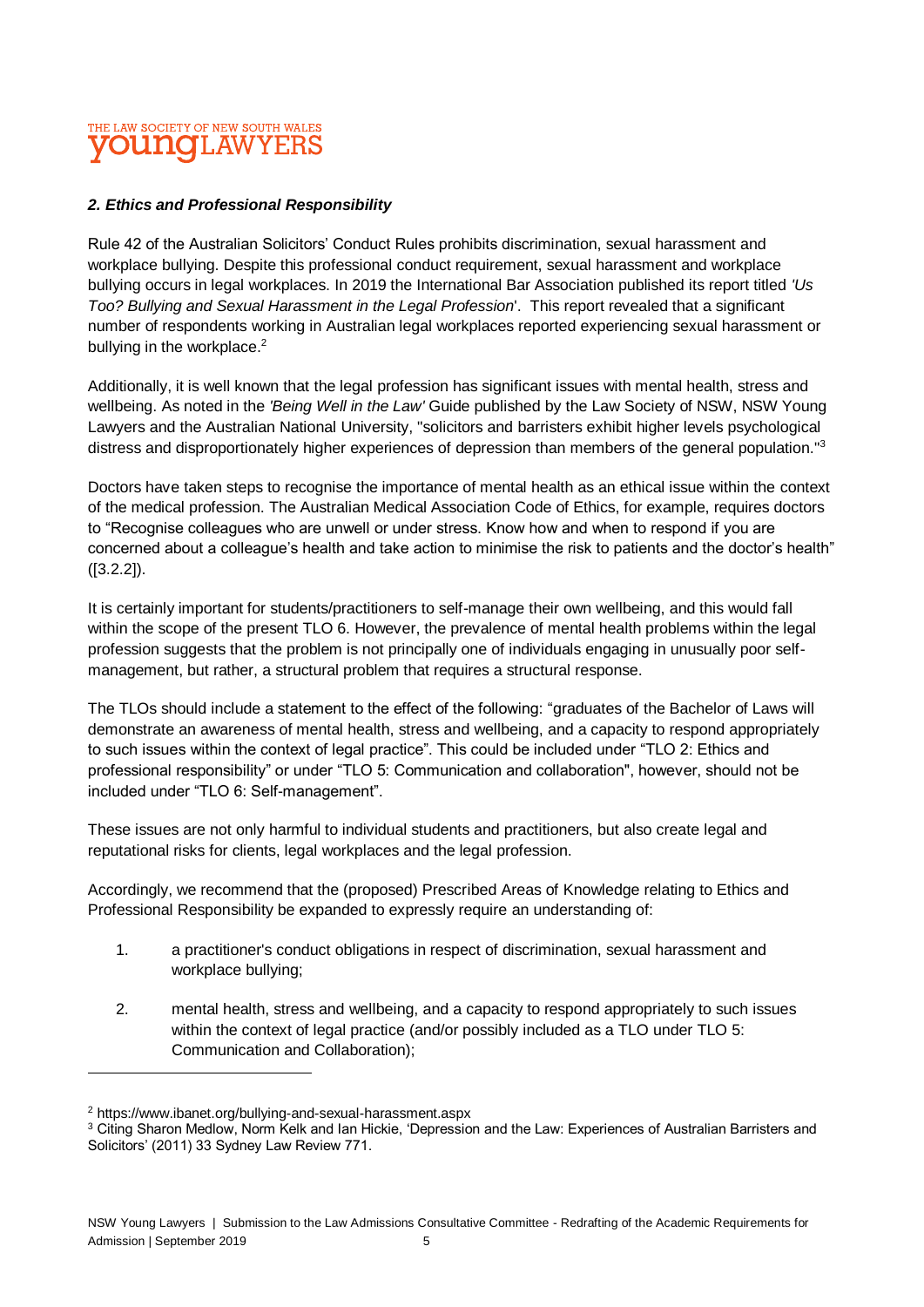# THE LAW SOCIETY OF NEW SOUTH WALES **INOLAWYEI**

3. capacity, cognitive impairment and disability, including in respect of issues arising for Aboriginal and Torres Strait Islander Peoples (that is, furthering the TLOs and Prescribed Areas of Knowledge relating to Indigenous Cultural Competence).

#### *3. Human Rights Law*

The (proposed) Prescribed Areas of Knowledge heading of 'Administrative Law' includes "the impact of human rights legislation on administrative law, where such legislation exists." We submit that this should be expanded to ensure knowledge of human rights protections afforded by legislation, the Constitution, the common law and international law.

Accordingly we recommend that the (proposed) Prescribed Areas of Knowledge relating to Administrative Law be expanded to cover "human rights law and its relationship with administrative law."

#### *4. Technology, non-legal expertise and the law*

As new technologies emerge, a greater amount of specialised non-legal technical expertise is required to navigate legal issues involving such new technologies. Accordingly, we recommend that the (proposed) Academic Requirements be expanded to enhance graduates' ability to effectively identify and navigate the interface between the law and relevant non-legal technical expertise.

Interdisciplinary knowledge is also becoming increasingly important in legal practice, and law students should be equipped to work with emerging and disruptive technologies and provide legal advice to clients in these areas. This may necessitate learning how to collaborate and work effectively with people in crossdisciplinary fields.

Lawyers need to be able to:

- 1. identify when such non-legal expertise is required; and
- 2. understand how to effectively collaborate with experts in other disciplines.

For this reason, we consider that "the ability to effectively identify and navigate the interface between the law and relevant non-legal technical expertise" should be included as a TLO. As part of this TLO, the requirements should include an ability to demonstrate an understanding of:

- 1. how and when interdisciplinary knowledge and/or collaboration can:
	- a. assist with identifying and understanding legal issues; and
	- b. optimise the crafting of and application of the law,
- 2. the legal complexity that changes in technologies have introduced, and those which new technologies may introduce, to the subject matter of mandatory academic subjects,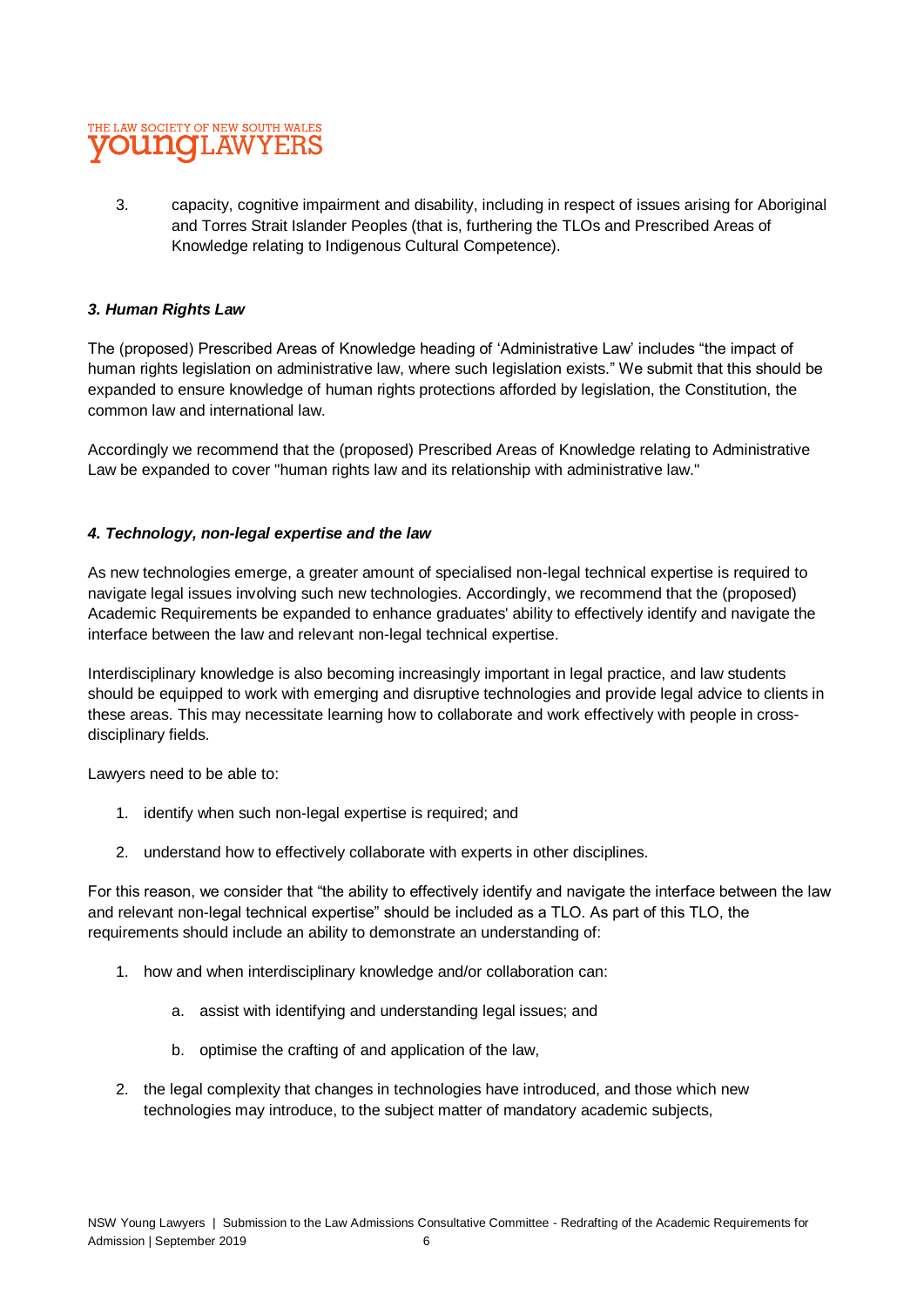# THE LAW SOCIETY OF NEW SOUTH WALES **OU NOT AWYER**

3. how practice specific to areas of law which are designated as mandatory subjects have been or are likely to be disrupted by technology.

#### *5. Thinking Skills*

It is important for lawyers, from graduate level, to be able to critically examine and understand the practical impact of laws on individual clients and the broader community, including the legal implications of issues that arise outside of law. Being able to critically evaluate law and apply the law to realistic scenarios, beyond problem questions, will equip lawyers with the skills necessary to engage in broader work in the law, including advising clients, drafting and interpretation of legislation and regulations, and law reform advocacy.

It is also important for lawyers to be able to learn and demonstrate the practical ability to synthesise theory with practice by drafting instruments. For example, to be able to both draft an instrument such as a contract whilst also being able to critically think about the implications on the contracting parties, stakeholders, and society. Critical thinking skills and drafting skills need to be embedded across many areas of learning and accordingly are suited to become a TLO rather than a specific requirement of a Prescribed Area of Knowledge.

Accordingly, we recommend that TLO 3: "Thinking Skills" be expanded so as to require a demonstrated ability to critically evaluate law and its impact on individuals and communities, and be able to synthesise theory with practice by drafting legal documentation to develop solutions for different practical scenarios.

We consider the expansion of the requirements for critical thinking for students in this way will further develop and improve graduates' competency in legal practice.

#### *6. Delivery of the Academic Requirements*

We recommend that the LACC give consideration to the evolving nature of tertiary education and its impact on whether the Prescribed Areas of Knowledge and the TLOs can be effectively implemented to achieve the intended outcomes, given the changing modes of learning in tertiary institutions. NSW Young Lawyers is concerned that the various changes in delivery of law subjects at some universities are negatively impacting upon the ability for students to manage study loads, causing increased stress for law students and the impact on students' ability to acquire all the attributes and competencies envisaged by the Prescribed Areas of Knowledge and the TLOs.

Various universities in NSW have departed from the traditional model of course delivery in one or more of the following ways, which may impact upon the effective delivery of the academic requirements:

- 1. delivering courses in trimesters, rather than semesters;
- 2. the academic component of course delivery shortened to as few as 10 weeks, reducing course content, teaching time, and the time to consolidate learning;
- 3. mid-course reading weeks removed, or shortened to as little as 1 week, reducing time to consolidate learning and complete assessments;